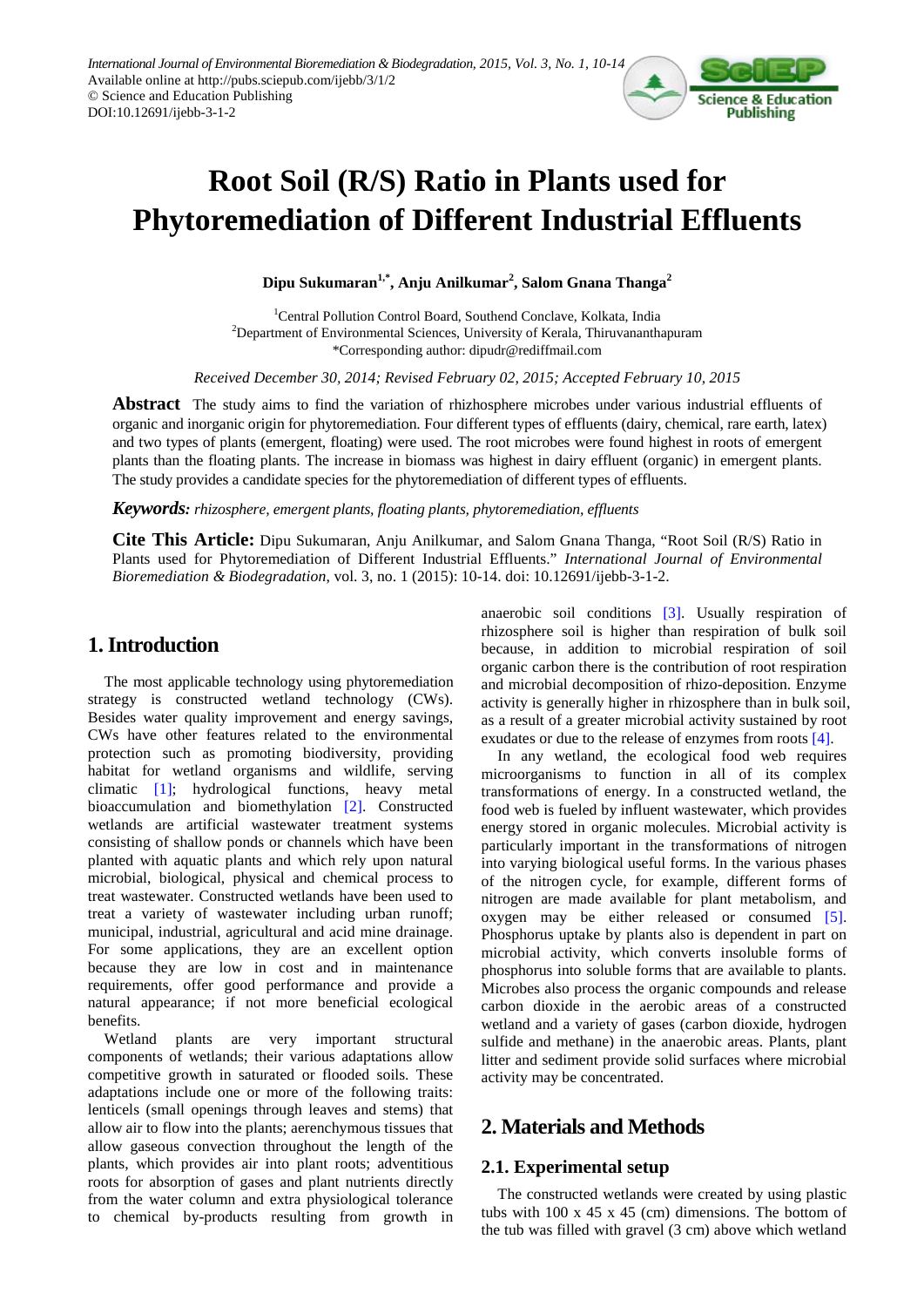soil (5 cm) is filled up. The experimental plants (*Typha latifolia* (L.), *Eichhornia crassipes* (Mart.) soloms, *Salvinia molesta* (D. Mitch), *Pistia stratiotes* (L.), *Lemna minor and Azolla pinnata*) were collected from the wetlands near the laboratory. The plants were cleaned using distilled water and kept for ten minutes in potassium permanganate solution (1%). The plants were initially subject to acclimatization in tanks containing fresh water for one month and the second generations of the plants were used for the trace metal treatment. Approximately 250g (Fresh Weight) of the second generations of the plants were collected, cleaned, blotted and planted in the constructed wetlands.

Approximately 10 liters of raw effluent from four different type of industries (Dairy, Chemical, Latex processing and rare earth processing) were collected and brought to the laboratory in plastic containers Ten liters of the different dilutions (100%, 50% and 25%) of the effluent were prepared and were then transferred to plastic tubs. For each experimental set, two controls were maintained with ten liters of well water and 10 liters of effluent respectively. The entire constructed wetlands (CWs) containing macrophytes were placed in the natural environment. Triplicate of each experimental setup and a control using fresh water was also maintained.

#### **2.2. R/S Ratio**

The R/S ratio of microbes was calculated by dividing the microbial population in the rhizosphere area by microbial population in the nonrhizosphere area.

#### **2.3. Microbiological Analysis**

For microbiological analyses, 100 ml water samples were collected from the constructed wetland treatment systems. Plate count agar (tryptone glucose yeast agar) is used for pour and spread plate methods. The plates inoculated and incubated at 350C for 48 hours. During incubation, humidity is maintained within the incubator so that plates will have no moisture weight loss greater than 15%. The colonies were counted after incubation. Microbiological parameters analysed (CFU) using standard methods [\[6\].](#page-4-2)

CFU / ml = 
$$
\frac{\text{colonies counted}}{\text{Actual volume of samples in dish (ml)}}
$$

## **3. Results**

### **3.1. R/S Ratio**

In Rare Earth Factory effluent, the initial R/S ratio was highest in *Typha* sp. based CWs (4.55) than the other CWs. After the retention time of 15 days also R/S ratio was highest in *Typha* sp. based CWs (5.31).The lowest R/S ratio was in *Lemna* sp. based CWs. The final R/S ratio was higher than the initial in all plant based CWs [\(Table 1\)](#page-1-0). In case of Latex effluent, the highest R/S ratio after retention period was in *Typha* sp. based CWs (5.96) followed by Pistia sp. based CWs (4.29).The lowest value was in *Salvinia* sp. based CWs. The initial R/S ratio was also higher in *Typha* sp. based CWs (4.40). In case of floating macrophytes, the initial value was highest in *Pistia* sp. based CWs [\(Table 2\)](#page-1-1).

<span id="page-1-0"></span>

| Table 1. R/S ratio of plants treated with Rare Earth Factory emittent |                                               |                                   |                                              |                               |                     |             |  |  |
|-----------------------------------------------------------------------|-----------------------------------------------|-----------------------------------|----------------------------------------------|-------------------------------|---------------------|-------------|--|--|
| Plants                                                                | Microbial population<br>Before Treatment (BT) |                                   | Microbial population<br>After Treatment (AT) |                               |                     | $R/S$ ratio |  |  |
|                                                                       | Rhizosphere area<br>(CFU)                     | Non-<br>rhizosphere area<br>(CFU) | Rhizosphere area<br>(CFU)                    | Non-rhizosphere area<br>(CFU) | $R/S$ ratio<br>(BT) | (AT)        |  |  |
| Typha sp.                                                             | 764                                           | 168                               | 988                                          | 186                           | 4.55                | 5.31        |  |  |
| Pistia sp.                                                            | 286                                           | 86                                | 386                                          | 112                           | 3.33                | 3.45        |  |  |
| Salvinia sp.                                                          | 397                                           | 132                               | 528                                          | 166                           | 3.00                | 3.12        |  |  |
| Lemna sp.                                                             | 274                                           | 121                               | 406                                          | 152                           | 2.26                | 2.67        |  |  |
| Eichhornia sp.                                                        | 443                                           | 140                               | 648                                          | 196                           | 3.16                | 3.31        |  |  |
| Azolla sp.                                                            | 296                                           | 94                                | 368                                          | 110                           | 3.15                | 3.35        |  |  |
| ______                                                                |                                               |                                   |                                              |                               |                     |             |  |  |

**Table 1. R/S ratio of plants treated with Rare Earth Factory effluent**

CFU – Colony forming units

| Table 2. R/S ratio of plants treated with latex factory effluent |  |  |
|------------------------------------------------------------------|--|--|
|                                                                  |  |  |

<span id="page-1-1"></span>

| Plants         | Microbial population<br>Before Treatment (BT) |                               | Microbial population<br>After Treatment (AT) |                               | $R/S$ ratio | $R/S$ ratio |
|----------------|-----------------------------------------------|-------------------------------|----------------------------------------------|-------------------------------|-------------|-------------|
|                | Rhizosphere area<br>(CFU)                     | Non-rhizosphere area<br>(CFU) | Rhizosphere area<br>(CFU)                    | Non-rhizosphere area<br>(CFU) | (BT)        | (AT)        |
| Typha sp.      | 784                                           | 178                           | 1288                                         | 216                           | 4.40        | 5.96        |
| Pistia sp.     | 316                                           | 96                            | 566                                          | 132                           | 3.29        | 4.29        |
| Salvinia sp.   | 427                                           | 162                           | 438                                          | 156                           | 2.64        | 2.81        |
| Lemna sp.      | 286                                           | 141                           | 546                                          | 172                           | 2.03        | 3.17        |
| Eichhornia sp. | 443                                           | 160                           | 768                                          | 216                           | 2.77        | 3.56        |
| Azolla sp.     | 336                                           | 106                           | 398                                          | 120                           | 3.17        | 3.32        |

CFU – Colony forming units

In dairy effluent also the initial R/S ratio was higher in *Typha* sp. based CWs (4.85). The lowest value was recorded in *Lemna* sp. based CWs (2.11). The R/S ratio after treatment was the maximum in *Typha* sp. based CWs (6.60). Among the floating macrophytes, the maximum value was in *Eichhornia* sp. based CWs (3.83) and the lowest was in *Lemna* sp. based CWs [\(Table 3\)](#page-2-0). In Titanium Factory effluent, the highest initial and final R/S ratio was in *Typha* sp. based CWs i.e.4.48 and 9.16 respectively. In case of floating macrophytes, the highest initial R/S value was in Pistia sp. based CWs (3.51) followed by *Azolla* sp. based CWs (3.50). The highest final R/S ratio among floating macrophytes was in Lemna sp. based CWs (4.71) and the lowest in *Azolla* sp. based CWs [\(Table 4\)](#page-2-1).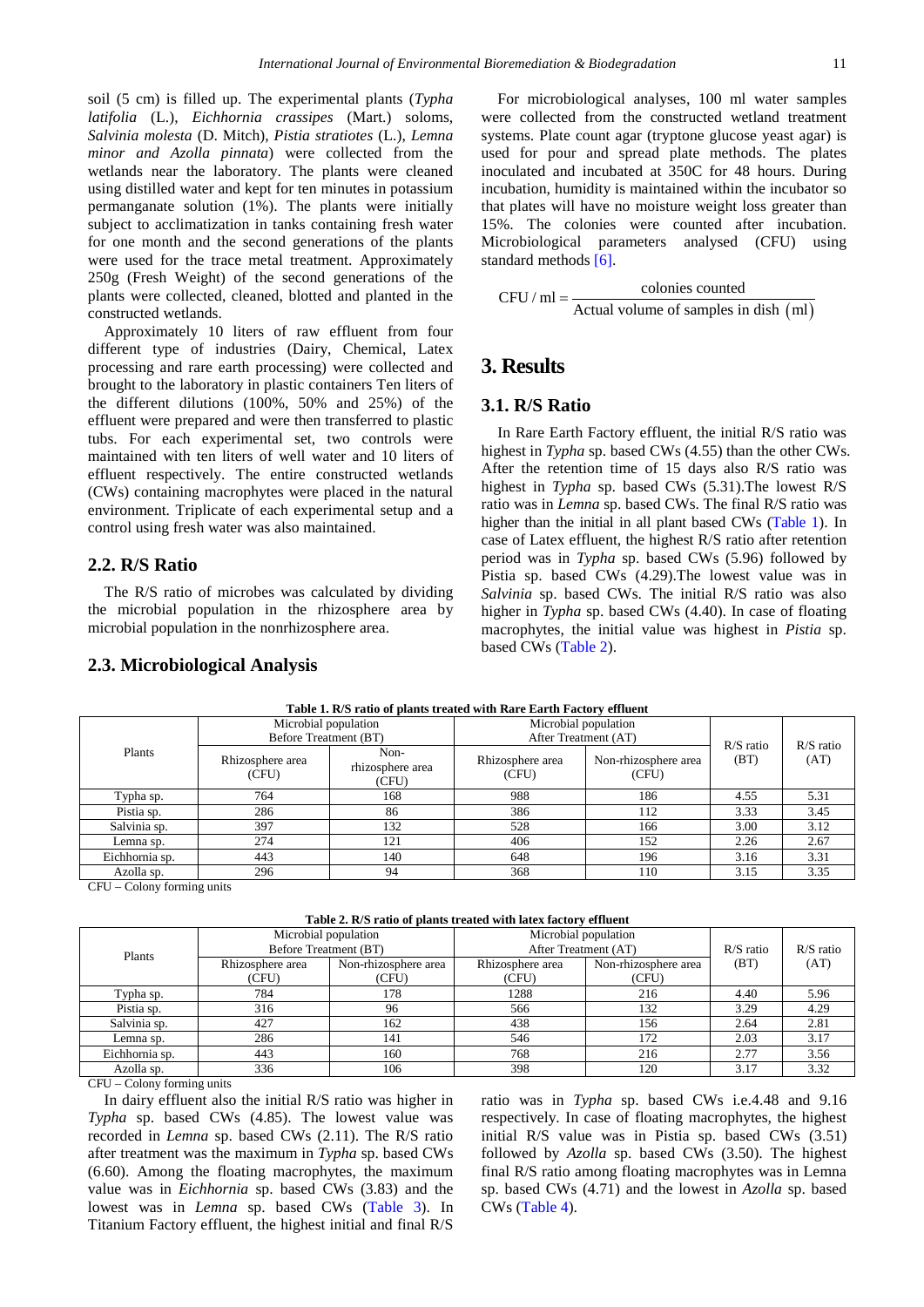<span id="page-2-0"></span>

| $-$ which can be a well of presence of correct within the company |                       |                      |                      |                      |             |             |  |
|-------------------------------------------------------------------|-----------------------|----------------------|----------------------|----------------------|-------------|-------------|--|
| Plants                                                            | Microbial population  |                      | Microbial population |                      | $R/S$ ratio | $R/S$ ratio |  |
|                                                                   | Before Treatment (BT) |                      | After Treatment (AT) |                      |             |             |  |
|                                                                   | Rhizosphere area      | Non-rhizosphere area | Rhizosphere area     | Non-rhizosphere area | (BT)        | (AT)        |  |
|                                                                   | (CFU)                 | (CFU)                | (CFU)                | (CFU)                |             |             |  |
| Typha sp.                                                         | 864                   | 178                  | 1466                 | 222                  | 4.85        | 6.60        |  |
| Pistia sp.                                                        | 326                   | 98                   | 466                  | 142                  | 3.33        | 3.28        |  |
| Salvinia sp.                                                      | 467                   | 132                  | 648                  | 186                  | 3.54        | 3.48        |  |
| Lemna sp.                                                         | 298                   | 141                  | 516                  | 182                  | 2.11        | 2.84        |  |
| Eichhornia sp.                                                    | 513                   | 162                  | 788                  | 206                  | 3.17        | 3.83        |  |
| Azolla sp.                                                        | 316                   | 102                  | 408                  | 120                  | 3.10        | 3.40        |  |

**Table 3. R/S ratio of plants treated with dairy effluent**

CFU – Colony Forming Units

| Table 4. R/S ratio of plants treated with Titanium Factory effluent |  |  |  |
|---------------------------------------------------------------------|--|--|--|
|---------------------------------------------------------------------|--|--|--|

<span id="page-2-1"></span>

| Plants         | Microbial population  |                 | Microbial population |                 | $R/S$ ratio | $R/S$ ratio |
|----------------|-----------------------|-----------------|----------------------|-----------------|-------------|-------------|
|                | Before Treatment (BT) |                 | After Treatment (AT) |                 |             |             |
|                | Rhizosphere area      | Non-rhizosphere | Rhizosphere area     | Non-rhizosphere | (BT)        | (AT)        |
|                | (CFU)                 | area (CFU)      | (CFU)                | area (CFU)      |             |             |
| Typha sp.      | 654                   | 146             | 788                  | 86              | 4.48        | 9.16        |
| Pistia sp.     | 274                   | 78              | 316                  | 82              | 3.51        | 3.85        |
| Salvinia sp.   | 377                   | 126             | 416                  | 106             | 2.99        | 3.92        |
| Lemna sp.      | 254                   | 111             | 386                  | 82              | 2.29        | 4.71        |
| Eichhornia sp. | 438                   | 144             | 543                  | 116             | 3.04        | 4.68        |
| Azolla sp.     | 266                   | 76              | 312                  | 82              | 3.50        | 3.80        |
|                |                       |                 |                      |                 |             |             |

CFU – Colony forming units

#### **3.2. Changes in plant biomass**

#### **3.2.1. Changes in Plant biomass in Control**

The fresh weights of plants were taken before introduction into constructed wetland system. The increase in biomass in control was relatively lower than the treated plants. *Eichhornia* sp. showed maximum increase in biomass. The emergent species showed only 25 percentage increase in the fresh weight.

#### **3.2.2. Changes in Plant Biomass Treated with Rare Earth Factory Effluent**

Experimental plants with Rare Earth Factory effluent showed the maximum increase in biomass in the case of *Pistia* sp. with 52 per cent increase. The lowest was recorded in the case of floating macrophytes, *Lemna* sp. with 18 per cent increase.

#### **3.2.3. Changes in Plant Biomass Treated with Latex Factory Effluent**

The increases in biomass of plants were noted with latex effluent. The highest percentage increase was found in *Azolla* sp. with 56 per cent increase. The lowest was recorded in the case of *Salvinia* sp. with 28 per cent. The emergent plant species *Typha* sp. showed only 36 per cent of increase.

#### **3.2.4. Changes in Plant Biomass Treated with Dairy Effluent**

In case of dairy effluent, highest percentage increase was noted in case of *Typha* sp., the emergent plant used. *Lemna* sp. showed the least increase in biomass with 28 per cent increase.

#### **3.2.5. Changes Plant Biomass Treated with Titanium Factory Effluent**

Titanium Factory effluent showed the least increase in plants. The maximum increase in biomass was observed in *Typha* sp. with 36 per cent increase. *Lemna* sp. showed the least increase of only 10 per cent.

## **4. Discussion**

Rhizosphere, an important interface of soil and plant, plays a significant role in phytoremediation of contaminated soil. In the present study the microbial colonies present in the wetlands were quantified by colony forming units (CFU). It was found that the emergent species (*Typha* sp.) showed maximum R/S ratio after treatment in all the effluents used for the study. The maximum R/S ratio was in the case of Titanium Factory effluent with *Typha* sp. (9.16). The importance of the microbial biomass for plant phosphorus uptake was shown to differ among plant families. Microbial biomass phosphorus in the rhizosphere was positively correlated with phosphorus uptake by three Poaceae, but not with phosphorus uptake by three Brassicas [\[7\],](#page-4-3) although the concentration of microbial biomass phosphorus in the rhizosphere of the species from two plant families was similar.

Among the floating macrophytes, *Pistia* sp. based CWs showed maximum R/S ratio in Rare Earth Factory effluent and the lowest was in Lemna sp. based CWs. The increase in numbers of microorganisms is dependent on plant species, plant age, and soil type. In case of dairy effluent, maximum R/S ratio was with *Eichhornia* sp. based CWs and the least was with *Lemna* sp. based CWs. In the case of latex effluent, *Pistia* sp. based CWs possess the highest rate of R/S ratio and the lowest was in *Salvinia* sp. based CWs. In the case of acidic Titanium Factory effluent, among floating macrophytes the R/S ratio was highest in *Lemna* sp. based CWs. The high R/S ratio showed by the emergent plant might be due to rooted nature of the plant, which influences the nutrient content in soil, thus enhancing microbial growth. It is well established that microbial life only occupies a minor volume of soil being localized in hot spots such as the rhizosphere soil [\[8\],](#page-4-4) where microflora has a continuous access to a flow of low and high molecular weight organic substrates derived from roots. This flow, together with specific physical, chemical and biological factors, can markedly affect microbial activity and community structure of the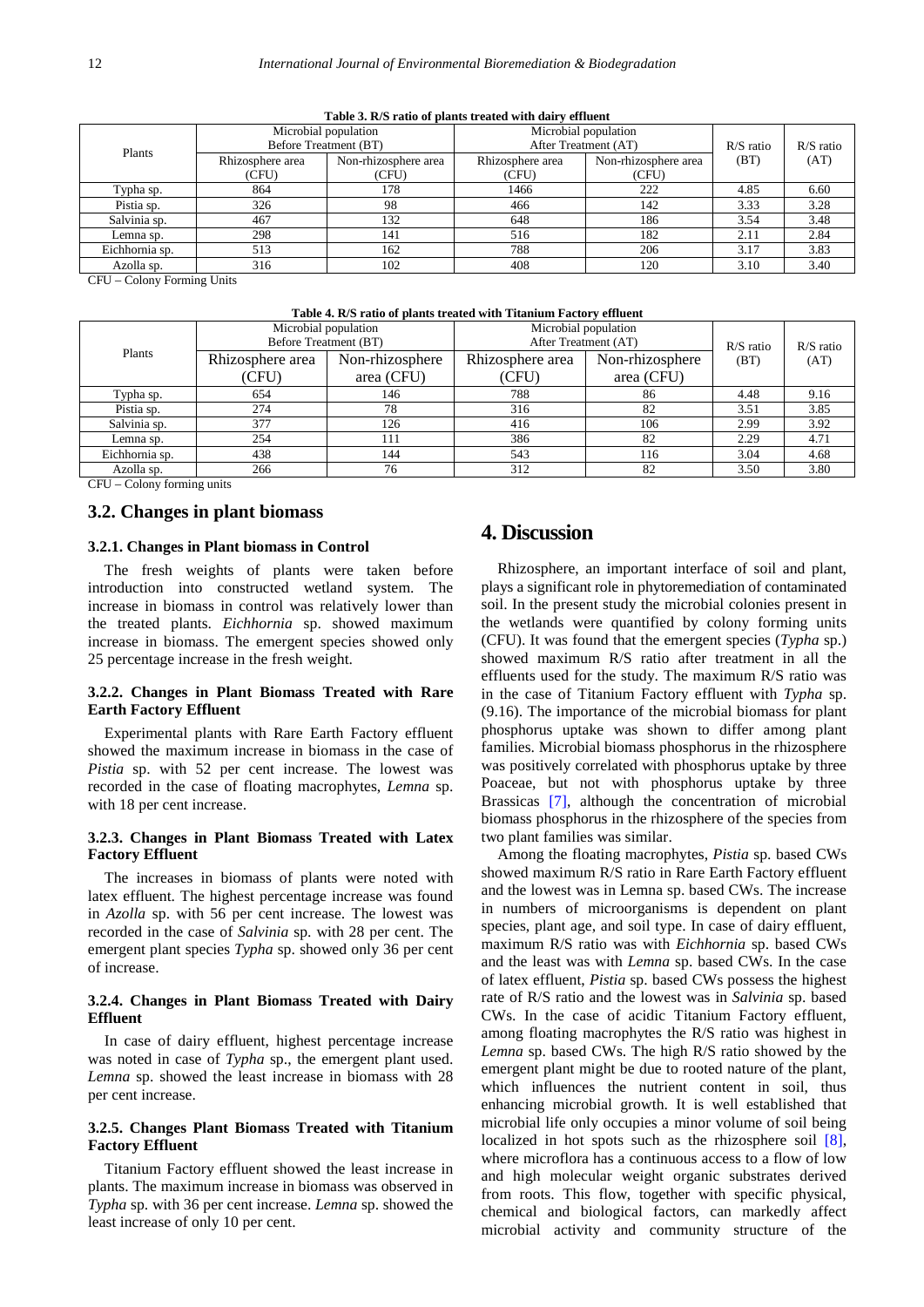rhizosphere soil. It is well established that the number of microorganisms is higher in rhizosphere than bulk soil [\[9\].](#page-4-5)

The microbial population is also confirmed by the dehydrogenase activity of soil planted with *Typha* sp. Plants sustain large microbial population in the rhizosphere by rhizodeposition, root cap cells, which protect the root from abrasion. In addition, root cells excrete mucigel, a gelatinous substance that is a lubricant for root penetration through the soil during growth [\[10,](#page-4-6)  [11\].](#page-4-6) In return for receiving exudates, microbes in the root zone can help to solublise insoluble nutrients and recycle organically bound nutritive elements. The types of plants growing in the contaminated area influence the amount, diversity, and activity of microbial populations [\[12\].](#page-4-7) The emergent plant Typha latifolia showed maximum R/S ratio than the floating plants (Figure. 1). This may be due to the extensive fibrous root and tap root system present in *Typha* sp. Fibrous root structures of wetland plants provide a larger surface area for colonization than tap root systems [\[13\].](#page-4-8) Large microbial populations in the rhizosphere are sustained by exudation of carbohydrates and amino acids from the root [\[14\].](#page-4-9)



Figure 1. Variation in R/S ratio of plants treated with different effluents

The biomass of the treated plants increased after the retention time of 15 days. The plants utilized the nutrients present in the effluent for their growth. In control, the increase in biomass was less that of the treated plants. The wetland plants to increase their growth effectively used the utilization of nutrients present in the effluents. Increase of biomass is directly proportional to the amount of nutrients utilized by the plants [\[15\].](#page-4-10) In control CWs the maximum increase in biomass was in *Eichhornia* sp. and the lowest was in *Pistia* sp. In dairy effluent, the maximum increase was in *Typha* sp. In case of floating macrophytes, *Azolla* sp. showed maximum biomass followed by *Pistia* sp. The lowest increase in biomass was in *Salvinia* sp. Pilon-Smits [\[16\]](#page-4-11) and Yang et al. [\[17\]](#page-4-12) reported that the production of biomass, a deep root system, high growth rate, capacity to grow in soils poor in nutrients and to concentrate metals, associated with the characteristics of resistance to metals, are important factors for the use of plant species in soil decontamination. In latex effluent, *Typha* sp. had only 36 percentage increase in biomass but *Azolla* sp. had 56 per cent increase in biomass. In Rare Earth Factory effluent, maximum increase in biomass was in *Pistia* sp. with 52 per cent increase followed by *Eichhornia* sp. The emergent plant *Typha* sp. had only 29 per cent increase. In Titanium Factory effluent that was acidic in nature, *Typha* sp. was the only plant, which increased its biomass by 36%.

Dickerman and Wetzel [\[18\]](#page-4-13) reported that fast-growing, high-biomass crop Typha latifolia has proved to grow quickly and to produce a large biomass when compared to natural hyper accumulators. The biomass increase was highest in Dairy effluent followed by latex effluent. The biomass increase was low with rare earth effluent and chemical industry effluent [\(Figure 2\)](#page-3-3). Study by Rajeswari et al. [\[19\]](#page-4-14) in the effects of dye effluents on wetland plant growth had deleterious effects at higher concentration, which affected the growth of biomass.

<span id="page-3-3"></span>

**Figure 2.** Average Percentage increase in biomass treated with different effluents

# **5. Conclusion**

The microbes associated with roots of wetland plants used for phytoremediation have symbiotic association with the plants. The plants with extensive root system (*Typha latifolia*) promoted the growth of the microbes and in turn the biomass increase was high in the plant. The floating plants have low R/S ratio compared to the emergent plant. The emergent plant which has high R/S ratio and high biomass increase can be used as suitable candidate for phytoremediation of all types of industrial effluents.

## **Acknowledgement**

The authors acknowledge with gratitude the help and support from Prof. & Head Department of Environmental Sciences, University of Kerala.

## **Statement of Competing Interests**

The authors have no competing interests.

## **References**

- <span id="page-3-0"></span>[1] Dixon, A., Simon, M. and Burkitt, T. "Assessing the environmental impact of two options for small scale wastewater treatment: Comparing a reed bed and an aerated biological filter using a life cycle approach", *Ecological Engineering*, 20. 297-308. 2003.
- <span id="page-3-1"></span>[2] Azaizeh, H., Salhani, N., Sebesvari, Z. and Emons, H. "The potential of rhizosphere microbes isolated from a constructed wetland to biomethylate selenium", *Journal of Environmental Qual*ity, 32. 55-62. 2003.
- <span id="page-3-2"></span>[3] USEPA. *A Citizen's Guide to Bioremediation - Technology Fact Sheet*, Office of Solid Waste and Emergency Response, United States Environmental Protection Agency. EPA 542-F-98-011. 6- 16. 1999.